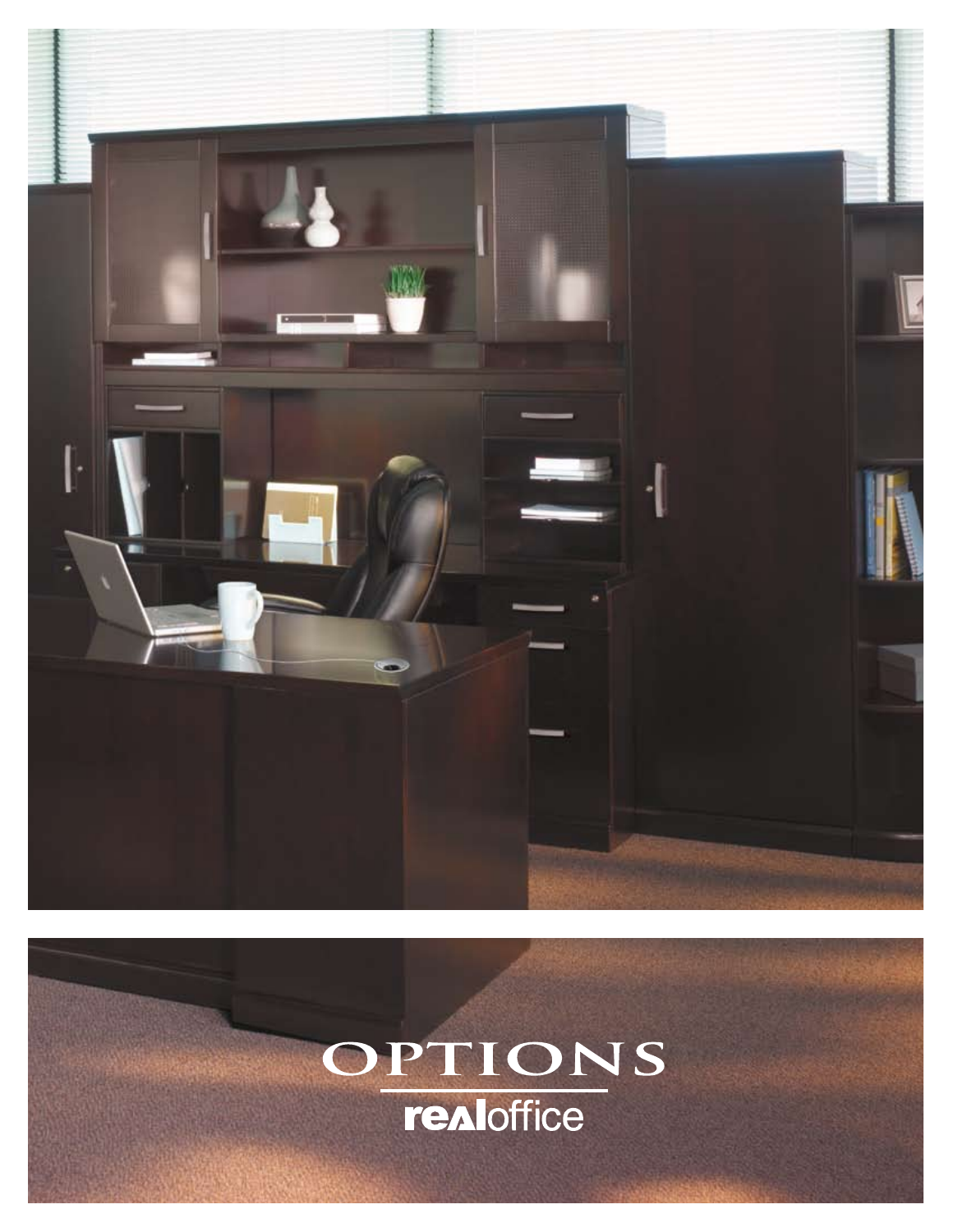



#### HANDLE OPTIONS

|   | Model Number                                                  | <b>List Price</b> | Finish              | Gu |
|---|---------------------------------------------------------------|-------------------|---------------------|----|
|   | REALS284                                                      | \$15/ea.          | <b>Black</b>        | De |
| 2 | REALS286                                                      | \$15/ea.          | <b>Black</b>        | De |
| 3 | REALS288                                                      | \$15/ea.          | <b>Black</b>        | De |
| 4 | REALS281                                                      | \$15/ea.          | <b>Black</b>        | De |
| 5 | REALS282                                                      | \$15/ea.          | <b>Satin Nickel</b> | De |
| 6 | REALS285                                                      | \$15/ea.          | <b>Satin Nickel</b> | De |
| 7 | REALS287                                                      | \$15/ea.          | <b>Satin Nickel</b> | De |
| 8 | REALS191                                                      | \$15/ea.          | <b>Satin Nickel</b> | De |
| 9 | REALS283                                                      | \$15/ea.          | Satin Nickel        | De |
|   | Handles shown above are designed to replace standard bandles. |                   |                     |    |

#### Guidelines

Designed to work with Aberdeen, Eclipse, Luminary, Mira and Sorrento. Designed to work with Aberdeen, Eclipse, Luminary, Mira and Sorrento. Designed to work with Aberdeen, Eclipse, Luminary, Mira and Sorrento. Designed to work with Napoli and Corsica.

Designed to work with Napoli and Corsica.

8 REALS191 \$15/ea. Satin Nickel Designed to work with Aberdeen, Eclipse, Luminary, Mira and Sorrento.<br>8 REALS282 SAE/22 Satin Nickel Resigned to wark with Aberdeen, Eclipse, Luminary, Mira and Sorrento. Designed to work with Aberdeen, Eclipse, Luminary, Mira and Sorrento. Designed to work with Aberdeen, Eclipse, Luminary, Mira and Sorrento. Designed to work with Aberdeen, Eclipse, Luminary, Mira and Sorrento.

Handles shown above are designed to replace standard handles. \*Handle Option 7 shown on cover.

### **WAYLINE GROUP**

CUSTOMER SERVICE 800-822-8037 920-457-7388 (FAX)

619 N. COMMERCE STREET **PO BOX 728** SHEBOYGAN, WI 53082-0728

WWW.MAYLINE.COM

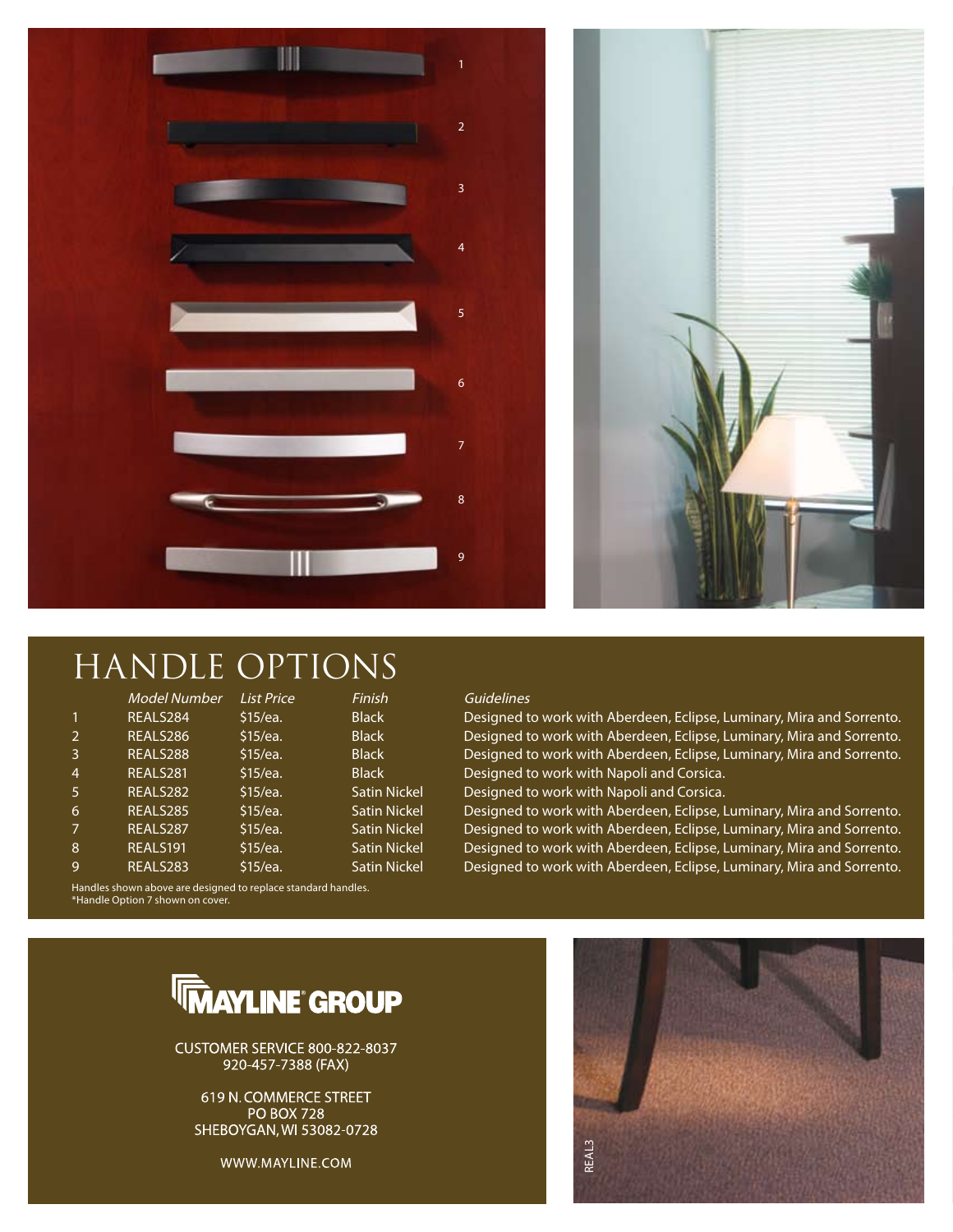



2







### POWER AND DATA OPTIONS

|                | <b>Model Number</b> | <b>List Price</b> | Finish       | <b>Description</b>                                                   | <b>Dimensions</b>              |
|----------------|---------------------|-------------------|--------------|----------------------------------------------------------------------|--------------------------------|
| $\overline{A}$ | <b>PM20</b>         | \$224             | <b>Black</b> | Power Module with 2 Power Outlets                                    | 5 3/8"W x 4 1/4"D              |
| B.             | <b>PMR30</b>        | \$150             | <b>Black</b> | Power Module with 3 Power Outlets                                    | $3''W \times 41/2''D \times 8$ |
| C.             | PMR <sub>22</sub>   | \$143             | <b>Black</b> | Power and Data Module with 2 Power<br>and 2 Data Outlets             | $3''W \times 41/2''D \times 8$ |
| D              | <b>PM22</b>         | \$341             | Silver       | Power and Data Module with 2 Power<br>and 2 Data Outlets             | 81/4"W x 43/8"D                |
| E.             | <b>PM44</b>         | \$706             | Silver       | Power and Data Module with 4 Power<br>and 4 Data Outlets (Two-Sided) | $8''W \times 81/4"D$           |

 $41/2"D \times 8"H$  $41/2"D \times 8"H$